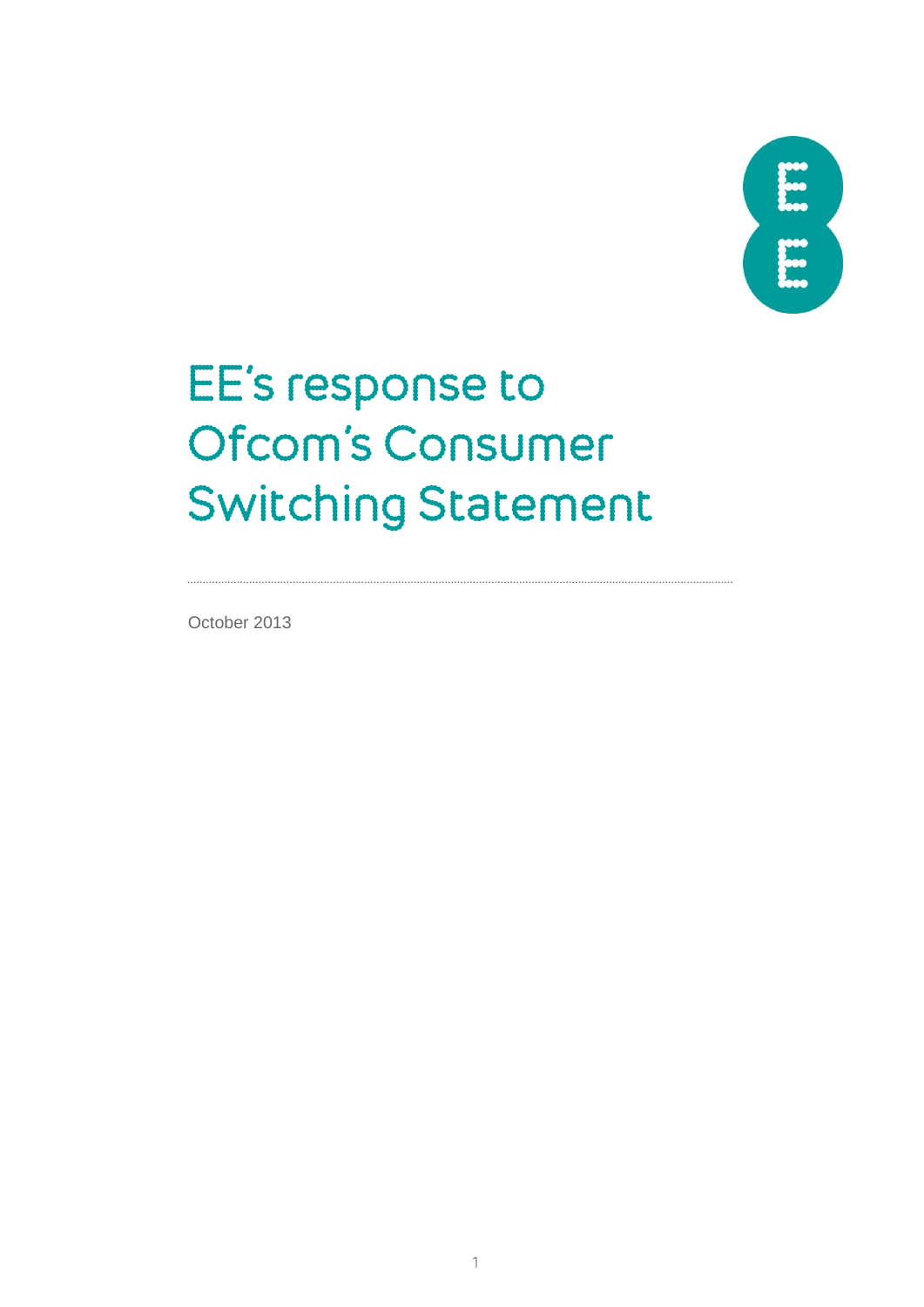## <span id="page-1-0"></span>Table of contents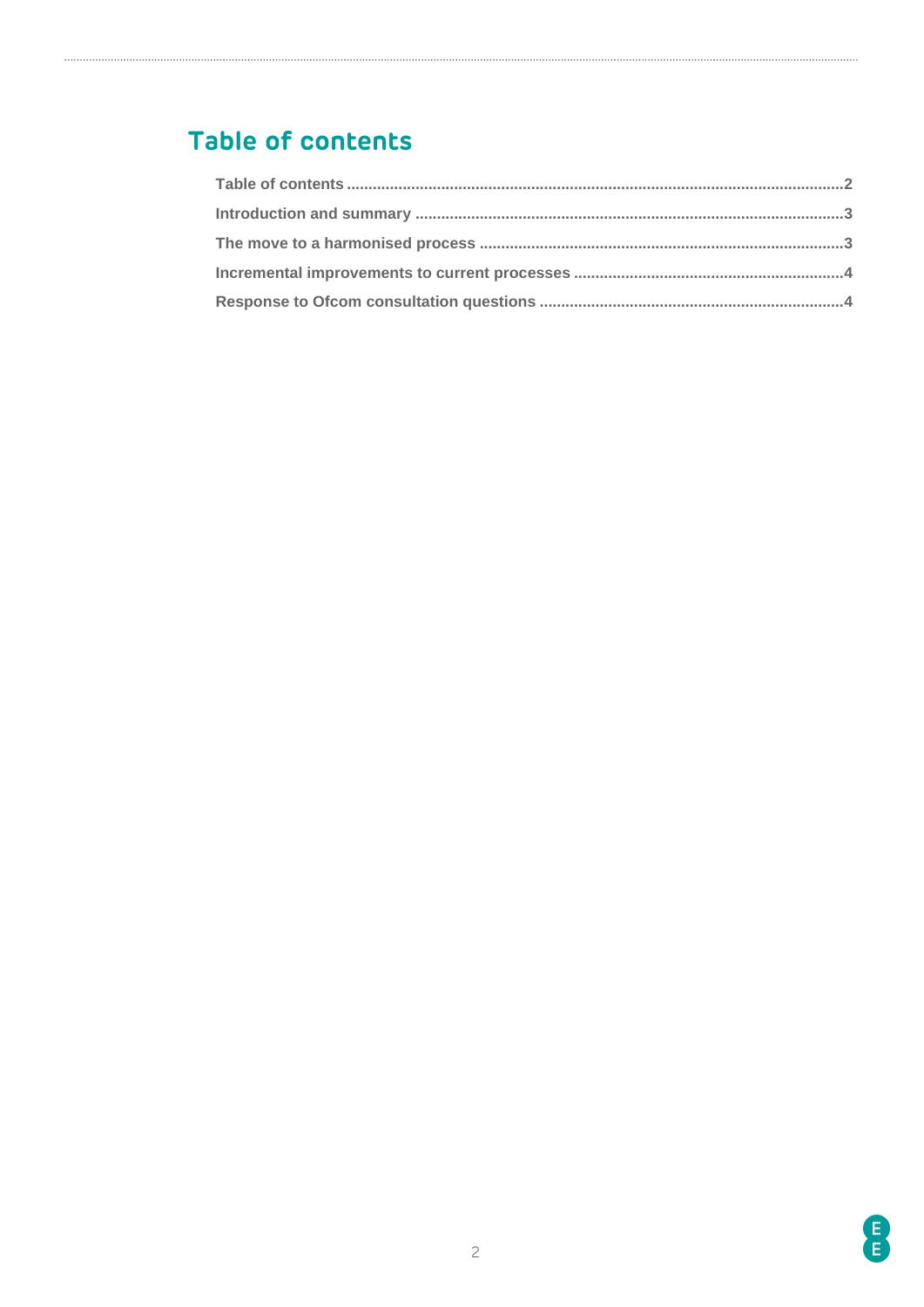#### <span id="page-2-0"></span>**Introduction and summary**

- EE welcomes the opportunity to respond to Ofcom's Consumer Switching Statement and Consultation.
- We welcome Ofcom's decision to move to a harmonised process, and end the multiplicity of processes which leads to inequality between providers in the market.
- We welcome Ofcom's decision to rule out the Third Party Verification option which would have been unnecessarily costly and would have had a long implementation time.
- We note the proposed implementation time scales and are concerned that any improvements will not be implemented until at least early 2015.
- On several occasions we have set out where we believe incremental improvements can be made to the current processes, with limited cost and effort on behalf of industry and with almost immediate benefits to consumers. We urge Ofcom to consider a number of these quick wins.
- We have a number of practical concerns with some of Ofcom's proposals, where they appear to be disproportionately costly to what they intend to achieve.
- The views we set out here reflect our experiences of being a fixed voice and broadband provider only.

## <span id="page-2-1"></span>**The move to a harmonised process**

- EE welcomes the move to a harmonised process. The existence of parallel processes for different types of providers has led to a competitive disadvantage for SMPF+ WLR based providers for far too long. SMPF based providers currently have to support multiple processes, which adds complexity, face higher costs than MPF and cable based operators and are unable to carry out any save activity on their own customers if they consider moving to an SMPF based provider. From a customer's point of view, the current situation is confusing and assumes an advanced level of knowledge about network technologies.
- However, taking into account Ofcom's proposed timelines for implementation, the earliest date by which the new proposed situation comes into force is early 2015, which means that the current disparity between types of providers will persist for at least another 15 months. We therefore urge Ofcom to consider making incremental changes to current processes which we discuss below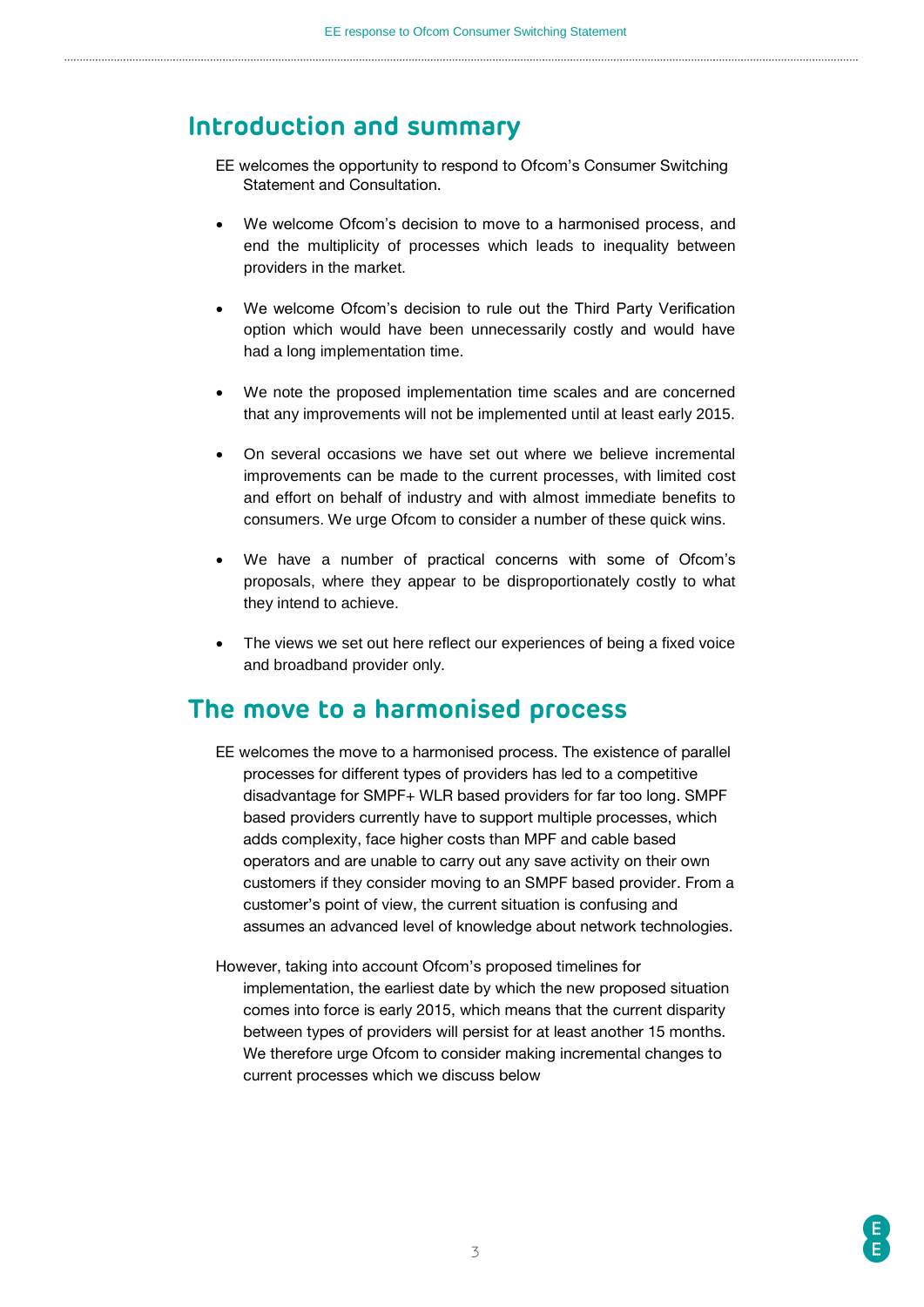## <span id="page-3-0"></span>**Incremental improvements to current processes**

As an interim step to completely removing MACs EE believes that it should be achievable for industry to issue a MAC in less than the current 5 working day period. In the mobile context, PACs are now required to be issued within just 2 hours (and this was achieved in just 9 months). Therefore EE believes it is possible for Ofcom to mandate that the MAC must be issued to the customer within 1 working day. MACs are generated by Openreach, and in the vast majority of cases can be provided in a few minutes We believe that this improvement could be achieved in less than 6 months, with minimal costs to industry and significant consumer benefits for still a considerable time period.

#### <span id="page-3-1"></span>**Response to Ofcom consultation questions**

- Question 1: Do you agree with our assessment of the Record of Consent requirement?
- We agree with Ofcom that the most successful way to prevent slamming is through upfront customer consent identification and authorisation checks. However, the proposed requirement under the GPL NoT process only records the consent but does not verify the identity or the authority of the individual consenting to the transfer. Absent this level of verification, we question whether the consent mechanism will be sufficiently robust to deal with abuse.
- According to Ofcom's cost-benefit analysis, the Record of Consent requirement is estimated to have an incremental cost of £9.2m over a 10 year period. We question whether the total industry costs for recording consent in the different channels, keeping these records for 12 months, and making them retrievable on an individual basis, would only cost £9m, in particular in respect of the call recording part of the consent. Obviously, recording, storing and retrieving customer consent will facilitate Ofcom's enforcement action. Question is whether this justifies this requirement where most of the records will never need to be retrieved. In an industry where many providers do not have full call recording, this appears very onerous. Apart from the cost (which we believe may be significantly higher than the estimated £9m), the requirement to store these records for 12 months appears unnecessarily long in this respect. We consider that any issues will come to light much sooner after the transfer took place, and probably within the first 3 months. Under GC23, marketing and sales of mobile telephony services, contract information has to be stored for a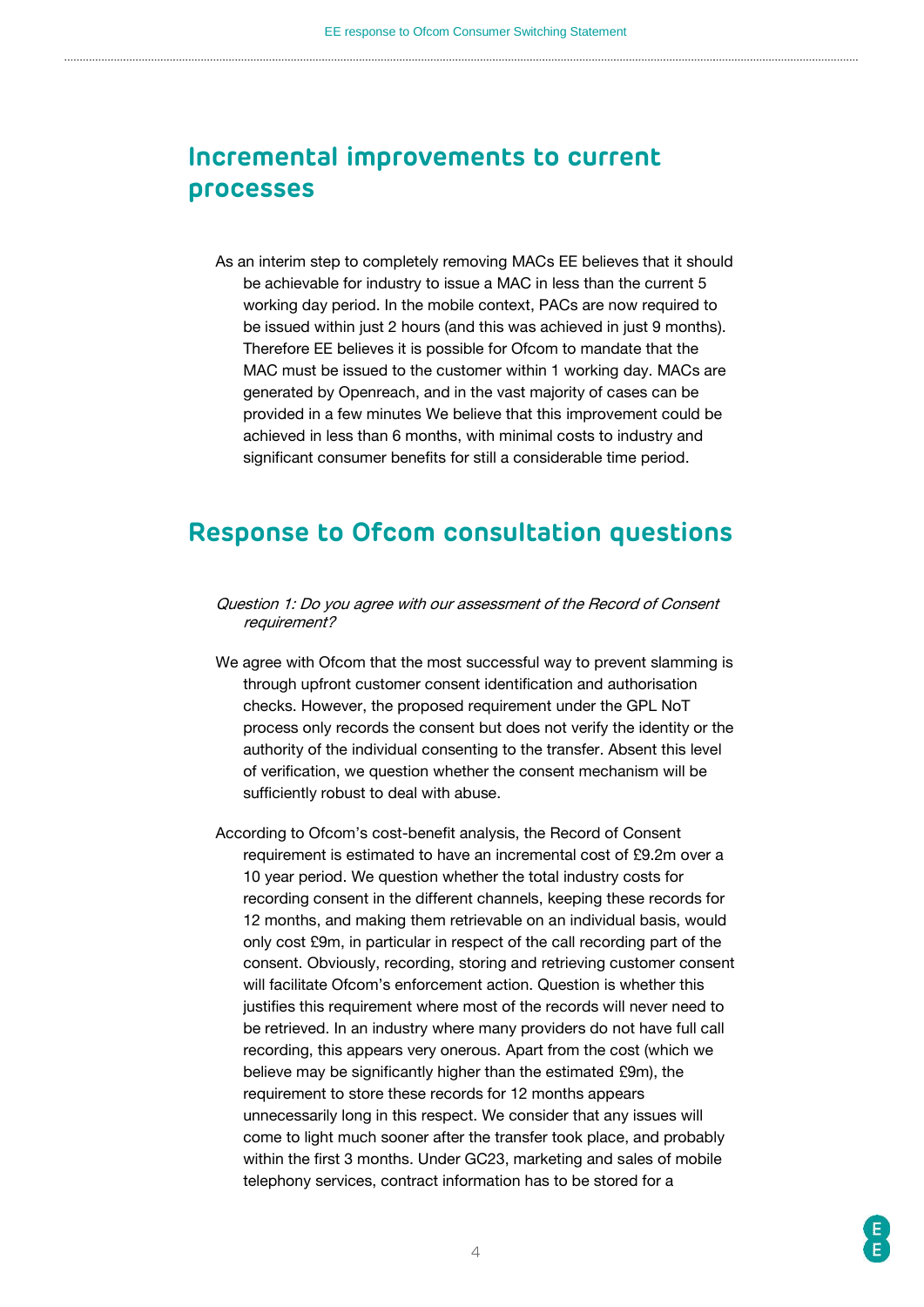minimum of 6 months. We would like Ofcom to set out what the reasons are for the difference in approach between the fixed and mobile telephony markets in terms of record keeping obligations.

In respect of consent via an online channel, the customer typically can only continue with their request by ticking a box where they agree to go ahead. Without the customer actively ticking this box, the order does not get processed. We would like to get further clarification from Ofcom as to what additional evidence is needed for a web based transaction. In particular the requirement for a screen shot does not appear to make sense. Instead EE suggests that a mandatory order summary page is presented at the end of the online sales journey, requiring the customer to click "agree" before the order is allowed to enter the CP's sales system. As long as CPs can differentiate online sales within their systems, then the order itself will constitute a Record of Consent.

Question 2: Do you agree with our assessment of the requirement for better information on the implications of switching?

- We agree that it is important that the customer is fully aware of the implications of switching provider. Under the GPL NoT process, the information will only be sent to the customer after they have started the process of transfer. Finding out the level of ETCs payable or implications for other services might lead to customers reversing their decision, which could result in hassle.
- In terms of the proposed required information in the NoT letter, we do not believe that the exact amount of ETC would need to be included. A £10 band (for instance an ETC between £30 and £40 is payable) should be sufficient information for the customer. The exact amount depends on the switchover date. If that date moves (delays to the switching of phone lines and broadband are not uncommon), the ETC will change. We therefore consider a small band indicating the level of the ETC to be sufficiently clear.
- We support the proposal to include information on the impact of the transfer on prices of continuing and bundled services, for example discounts on mobile phone contracts given as a result of taking a broadband service. We also consider that giving customers full information on the non-financial implications of the transfer – such as loss of an email address – is very important.

#### Question 3: Do you agree with our assessment of mandating use of functionality to ensure seamless transfer of bundled voice and broadband services?

We agree that the SIM provide processes give the best experience to customers. We support this requirement and can confirm that we use the SIM provide processes wherever possible. EE notes Ofcom's reference to the newly introduced SIM2 process, allowing WLR+SMPF services to be simultaneously migrated to another WLR+SMPF